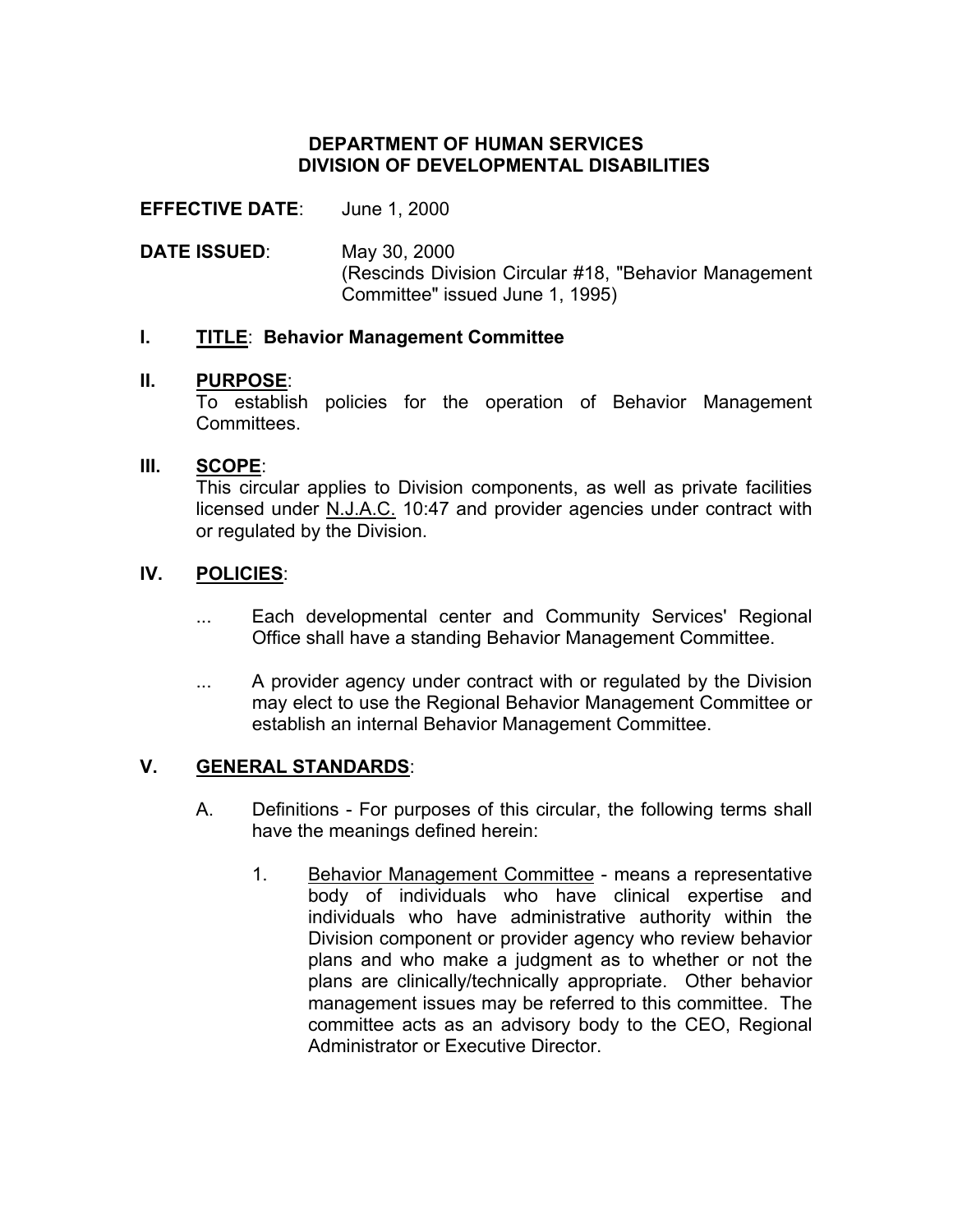- 2. Chief Executive Officer means the person having administrative authority and responsibility over a developmental center or private facility.
- 3. Interdisciplinary Team (IDT) refer to Division Circular #35.
- 4. Executive Director means the person having administrative authority over a private agency regulated by or under contract with the Division.
- 5. Levels of Aversiveness means the three categories of techniques (Levels I, II, and III) used to modify behavior, ranging from those that do not have any aversive components to severely aversive/restrictive techniques. These techniques are described in Division Circular #34.
- 6. Regional Administrator means the person having administrative authority and responsibility over a region of community services.
- B. The Behavior Management Committee shall review and make recommendations for approval, modification or disapproval of all behavior plans using Level III techniques. The CEO, Regional Administrator or Executive Director shall make the final decision and assume responsibility for whatever course of action is pursued. The CEO, Regional Administrator or Executive Director, however, shall document substantive reasons when proceeding against the advice and recommendation of the Behavior Management Committee.
- C. It is essential that each Behavior Management Committee be afforded an atmosphere respectful of its independence and objectivity as a review group.
- D. The members of the Behavior Management Committee shall consider all information received and deliberations of the committee to be confidential. The minutes of the meetings shall become part of the agency record and not part of the client record.
- E. There shall be no more than one third of the membership of the Behavior Management and Human Rights committees of a component or agency in common.
- F. A Behavior Management Committee shall consist of not less than 5 nor more than 15 members.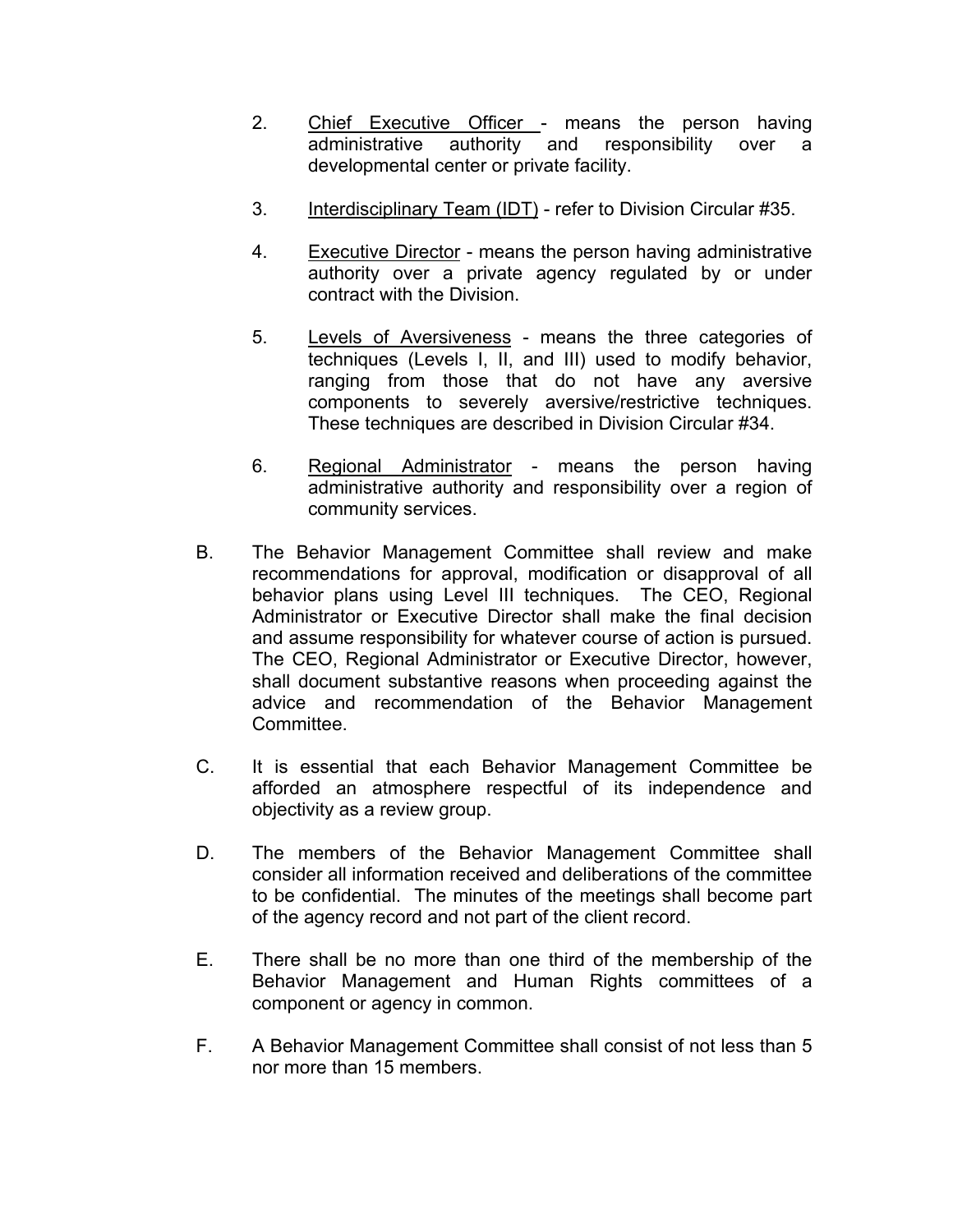- G. For an agency or private facility with its own Behavior Management Committee, the Division Director or her/his designee may assign an observer who shall not be considered a voting committee member.
- H. The chairperson and the members of the Behavior Management Committee shall be appointed by the CEO, Regional Administrator or Executive Director.
- I. The Behavior Management Committee shall meet as frequently as needed.
- J. Attendance by at least fifty per cent of membership shall constitute a quorum.
- K. If any matter arises in committee deliberations which suggests a conflict of interest for a committee member, that member shall abstain from voting on that matter.

## **VI. PROCEDURES:**

- A. General Committee Functions:
- 1. The functions of the Behavior Management Committee shall include but not be limited to the following:
	- a. Act as a resource to the IDT.
	- b. Review all individual behavior plans involving Level III techniques and other behavior plans as referred. Judgment shall be made as to whether or not the plan(s) is/are clinically/technically appropriate and comply with the behavior manual approved in accordance with Division Circular #34.
	- c. If the committee requires clarification and/or modifications prior to making a recommendation, the chairperson shall communicate the additional requirements in writing to the referral source within thirty (30) days of the review.
	- d. If the committee does not receive the requested information within sixty (60) days of the initial request it shall recommend disapproval of the behavior plan as originally submitted to the CEO, Regional Administrator or Executive Director.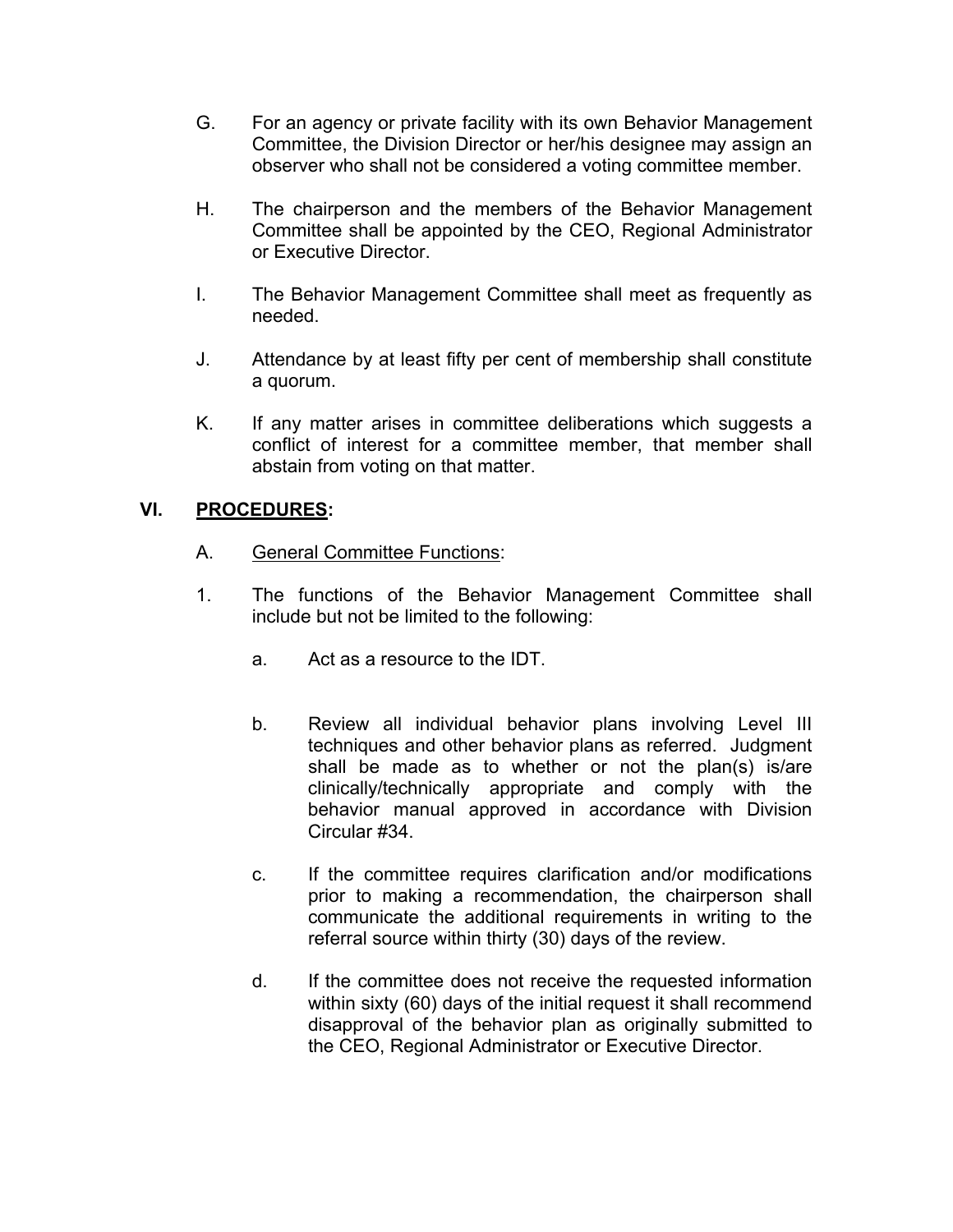- e. Recommendations regarding approval/disapproval of individual behavior plans involving Level III techniques shall be made in writing to the CEO, Regional Administrator or Executive Director. If the plan is disapproved, the reason(s) shall be specified.
- f. Complete a review by a member of the committee of all behavior plans utilizing Level III techniques at 30 day intervals for the first 90 days and at least every 90 days thereafter.
	- i. The chairperson shall assign individual members to be responsible for these reviews.
	- ii. The committee member assigned shall not be the author or implementor of the plan.
	- iii. The review shall be documented in the client record.
	- iv. Any questions on the part of the reviewer shall be referred to the full committee.
- g. Review the use of psychotropic medication in developmental centers in accordance with Division Circular #21.
- h. Review other issues involving behavior management as referred or noted through reviews.
- 2. The chairperson of the committee shall be responsible for:
	- a. Scheduling regular or special meetings and establishing an agenda.
	- b. Appointing an acting chairperson in the chairperson's absence.
	- c. Chairing the meetings.
	- d. Seeing that minutes are recorded and transcribed.
	- e. Forwarding copies of minutes and other communications to the committee members and to the CEO or Regional Administrator or Executive Director.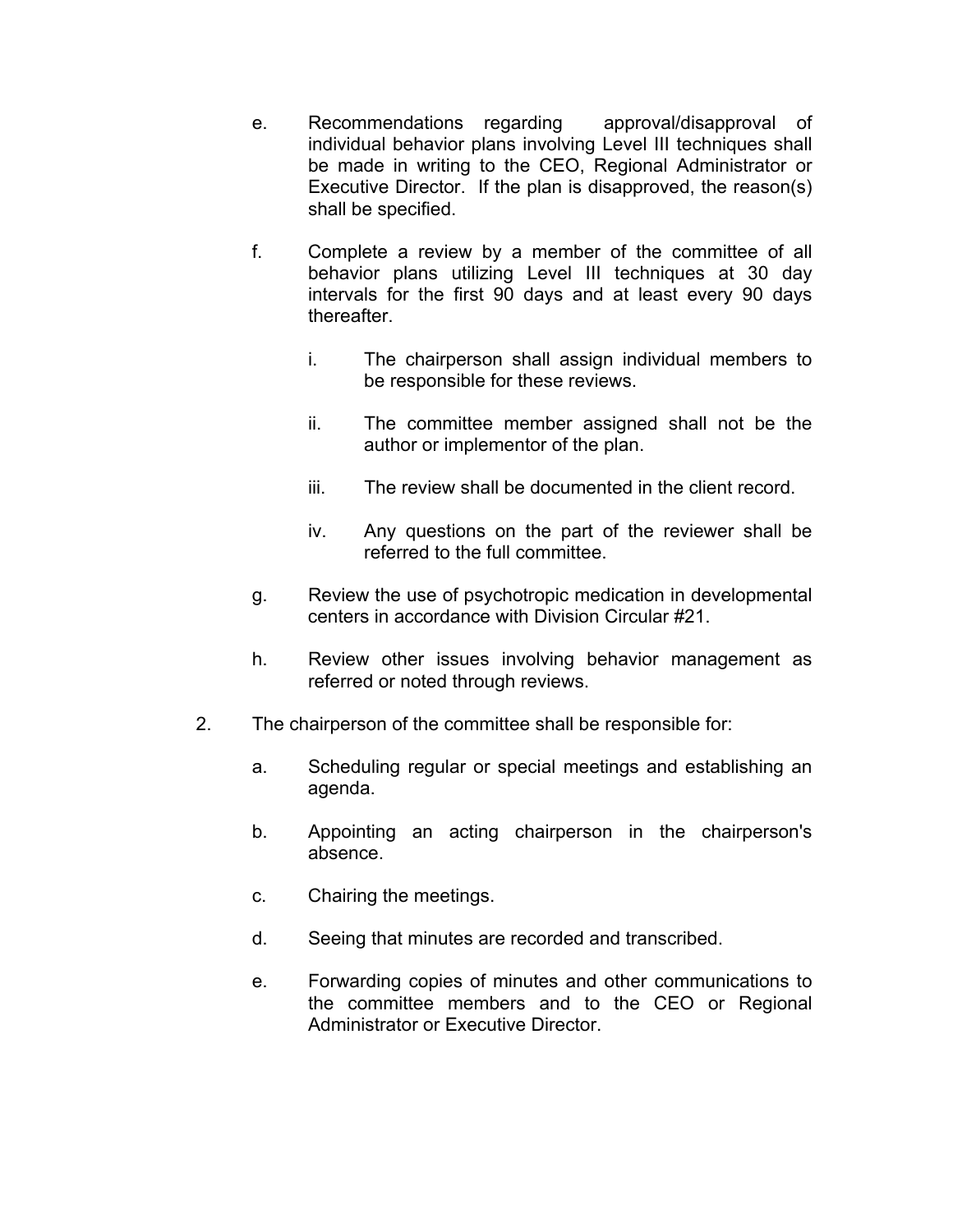- f. Notifying the referral source when the committee agrees that there is a need for further clarification or modification of a behavior plan under review.
- 3. If there is disagreement between committee members concerning the approval of the plan, the plan may be approved as long as there is no more than one dissenting member. If more than one committee member disagrees, the plan may not be approved.

## B. Use of Regional Committees by Provider Agencies:

- 1. The Executive Director shall establish a line of communication with the Regional Administrator of the appropriate Regional Office to facilitate case reviews.
- 2. Any concerns with the general function of the committee shall be addressed between the Executive Director and the chairperson of the committee. If resolution does not occur, the matter shall be referred to the Regional Administrator.

# C. Agency Committees:

- 1. Any provider agency which intends to use Level III behavior management techniques shall indicate its intention to use its own Behavior Management Committee in its behavior manual.
- 2. The agency may elect to offer a full voting membership to a Division employee.
- 3. The manual shall indicate the composition of the committee.
- 4. The Division Director or her/his designee may assign an observer who is not a voting committee member.
	- a. The observer shall be familiar with the agency, its manual and the general function of the committee.
	- b. Should the observer have concerns about the function of the committee, he/she shall bring those concerns to the Executive Director.
	- c. If the observer's concerns are not resolved, he/she shall report those concerns to his/her immediate supervisor for resolution.